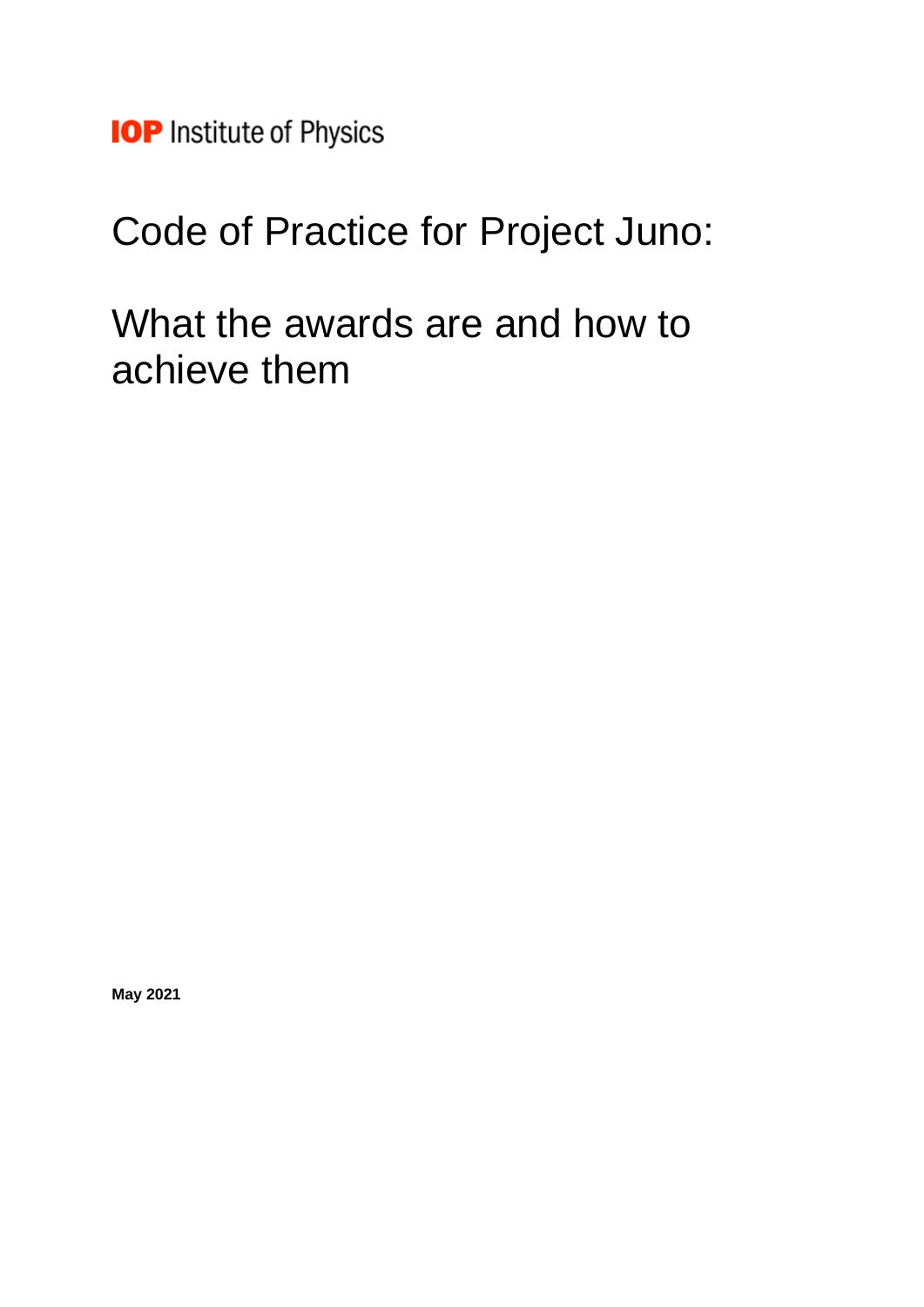# Code of Practice for Project Juno

# **Contents**

| Appendix 4: Considerations for panel members commenting on Juno submissions and |  |
|---------------------------------------------------------------------------------|--|
|                                                                                 |  |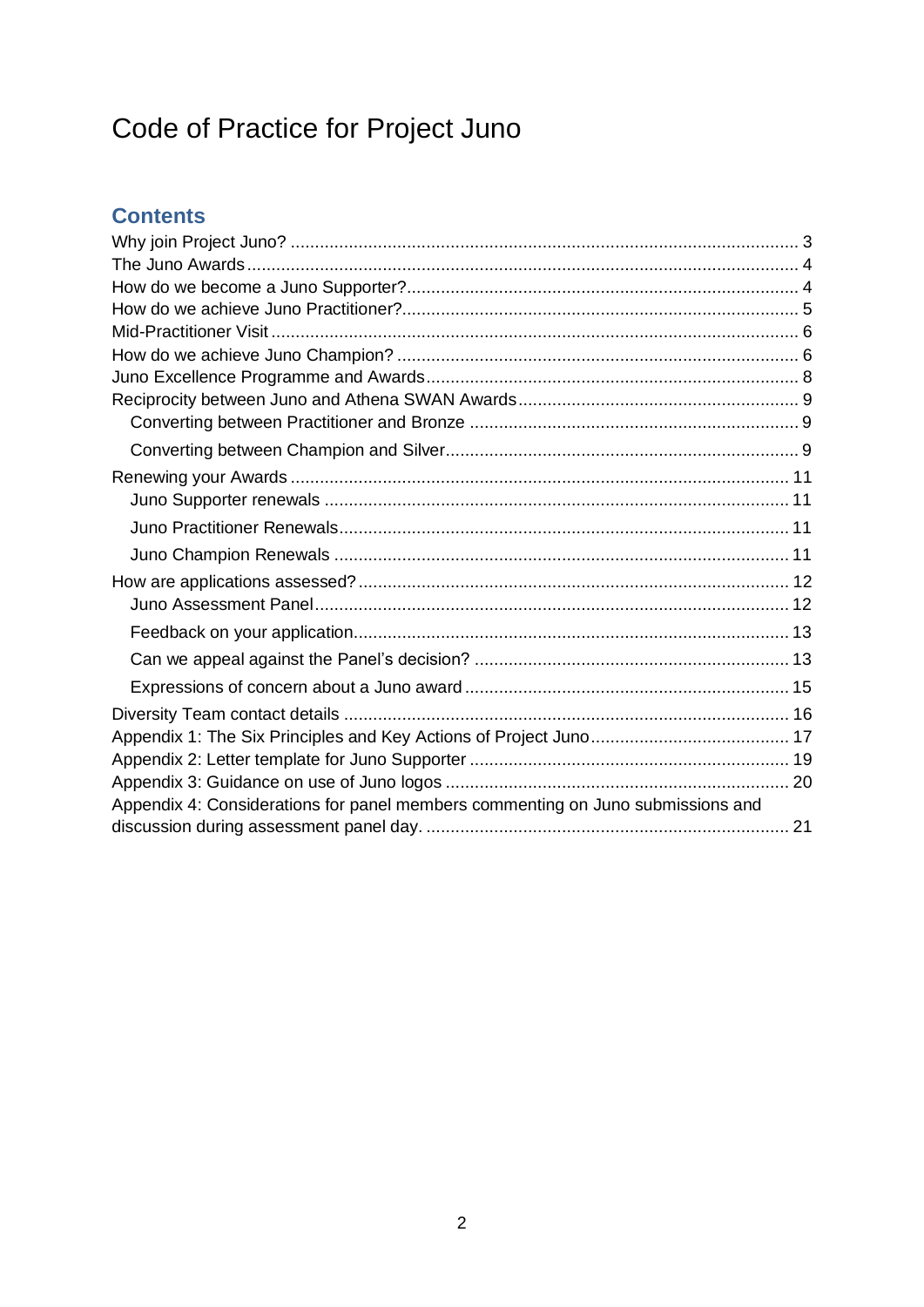# <span id="page-2-0"></span>**Why join Project Juno?**

### **Project Juno is by physicists, for physicists.**

The aim of Project Juno is to recognise and reward physics departments and organisations who have taken action to address gender equality and to foster a more inclusive working environment. Project Juno is based on six principles covering all aspects of life in an academic physics department (**[Appendix 1: The Six Principles and Key Actions of](#page-15-0)  [Project Juno](#page-15-0)**).

This code of practice aims to explain the Juno processes in more detail, to explain how the scheme works and how you achieve awards. Our extensive good practice guidance is referred to throughout this document and we recommend that you read this in conjunction with this code.

Any School, department, research institute or organisation offering physics-based teaching and/or research can join Project Juno by making a commitment to the six Juno principles. Where physics is embedded within other activities (for example within a School of engineering or mathematics), you can join Project Juno if you can provide data, information and action related to physics-based activities. Where separate physics-based information is not available, we would encourage you to take part in the Athena SWAN award scheme.

Becoming involved in Project Juno will enable you to work towards developing an equitable culture in which all students and staff can achieve their full potential. By gaining Juno awards, your commitment to gender equality will be publicly recognised. The awards are reciprocal with Athena SWAN awards, and you can use your Juno status as evidence of your commitment to equality when applying for external funding, the REF or other awards.

Whilst Juno's primary aim is to address gender equality amongst research and academic staff, there is nothing to preclude you from applying the principles to all staff including professional support and technical staff. Their experiences may also provide you with valuable insight into the progress that has been made for the benefit of everyone.

You will also receive support from the IOP's diversity team at every level of the Juno awards. We organise network meetings for Supporters, Practitioners and Champions each year to help those involved in Juno network, share information and good practice. There is a Juno discussion group and Juno Google documents folder for good practice resources, such as data for benchmarking and relevant web links and materials. Through this resource you can access national data, where it is available, updated every year. We can also put you in touch with other departments to discuss particular areas of expertise and support. We offer informal and formal visits as well as extensive feedback and guidance on draft documentation.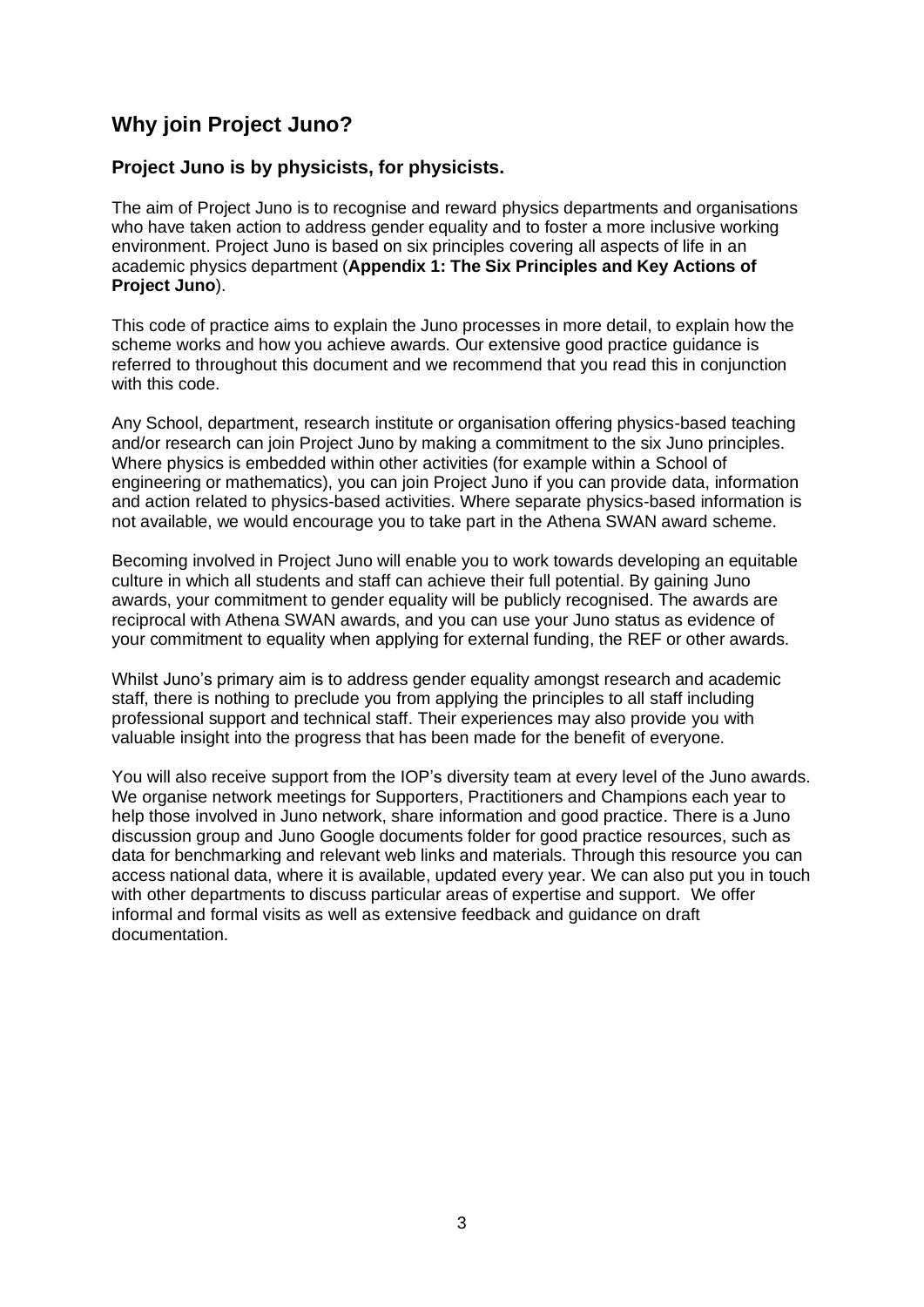### <span id="page-3-0"></span>**The Juno Awards**

There are four levels of Juno awards:



### <span id="page-3-1"></span>**How do we become a Juno Supporter?**

You should send a letter to the Diversity Team at the IOP (hard copy on university/ department letterhead), signed by your Head, and provide the details of your nominated Juno champion. **[Appendix 2: Letter template for Juno](#page-18-0) Supporter** contains the appropriate contact details and a template for the letter.

Your Juno Champion should be a permanent member of staff who can 'own' or champion the process, to make sure that all staff are aware of Juno, what it involves and why you are taking part.

You can engage with the Juno programme as a Supporter by attending Juno workshops and network meetings, discussing progress with the diversity team, requesting an informal visit and liaising with your local Practitioner and Champion departments.

You will retain your Juno Supporter status for three years and you will be expected to apply for the Practitioner (or Champion) award during this time. The Supporter status can be renewed once, for a further three years. Should you not be in a position to submit for Practitioner after six years, your department will be removed from the list of Supporters until such times as you are able to renew your commitment.

There is no equivalent of Juno Supporter under the Athena SWAN scheme.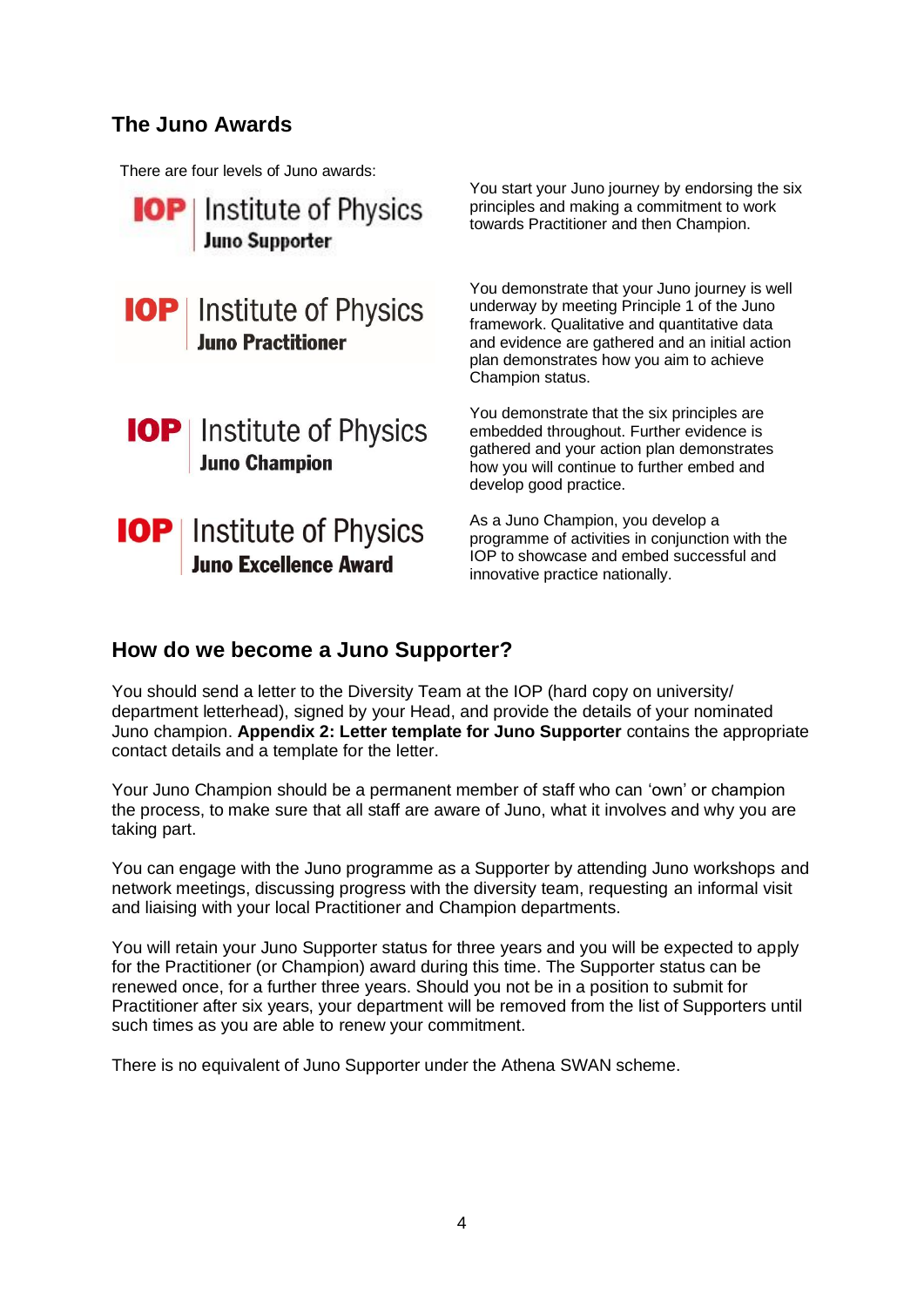# <span id="page-4-0"></span>**How do we achieve Juno Practitioner?**

To achieve the Juno Practitioner award, the Panel will assess your Practitioner submission solely on how you meet **Principle One: A robust organisational framework to provide equality of opportunity and reward**.

To be awarded Juno Practitioner, you will be expected to provide an evidence base and commentary addressing principle 1 which should set out your achievements so far, where you are adopting good practice and your priorities for change. Both this and the completion of the Juno Practitioner good practice checklist should be used to help you find out where things might not be working as they should or where there are opportunities to make positive changes. Your action plan should demonstrate how you meet Principle one and how the actions will carry you through to your Champion submission over the next three years. The link between the evidence base and the action plan needs to be clear. It is important that actions are short, medium and long-term so that it is clear how you are planning to progress to Champion. You should include success measures that are specific, relevant and outcomefocused to enable you to demonstrate impact. Information on all three of these submissions is on the webpages.

### **Your baseline data should be recent and include:**

### **For students:**

- Undergraduate numbers and proportions for applications, offers and acceptances and admissions, both full and part-time
- Degree classifications, MSci/MPhys and BSc
- Postgraduate numbers and proportions for applications, offers, acceptances and admissions by programme, both full and part-time (taught and research).

#### **For staff:**

- Applications, shortlisting and appointment for all posts
- Applications and success rates for promotions
- Appraisal take-up and completion (including PDRA appraisals)
- Seminar or colloquia speakers
- Take up of flexible and part-time working options, caring leave and career breaks

#### **The evidence to be submitted to the assessment panel will be:**

- A covering letter from your Head of department demonstrating personal commitment Your evidence base and commentary on principle 1 (maximum length 25 – 30 pages) The Panel is unable to read large appendices or references and all crucial information must be included in the main body of the Practitioner documentation.
- Your completed Juno Practitioner good practice checklist
- Your Practitioner action plan

Our Guide [Becoming a Juno Practitioner](https://www.iop.org/sites/default/files/2019-11/Becoming-a-Junior-Practitioner-good-practice-guide.pdf) provides further information and highlights good practice from other departments who have successfully achieved this award.

Your Practitioner award is valid for three years and can be renewed once for a further three years. If there are exceptional circumstances (such as departmental restructuring) which means you may need to delay your submission for Champion beyond six years, you can seek advice from the diversity team.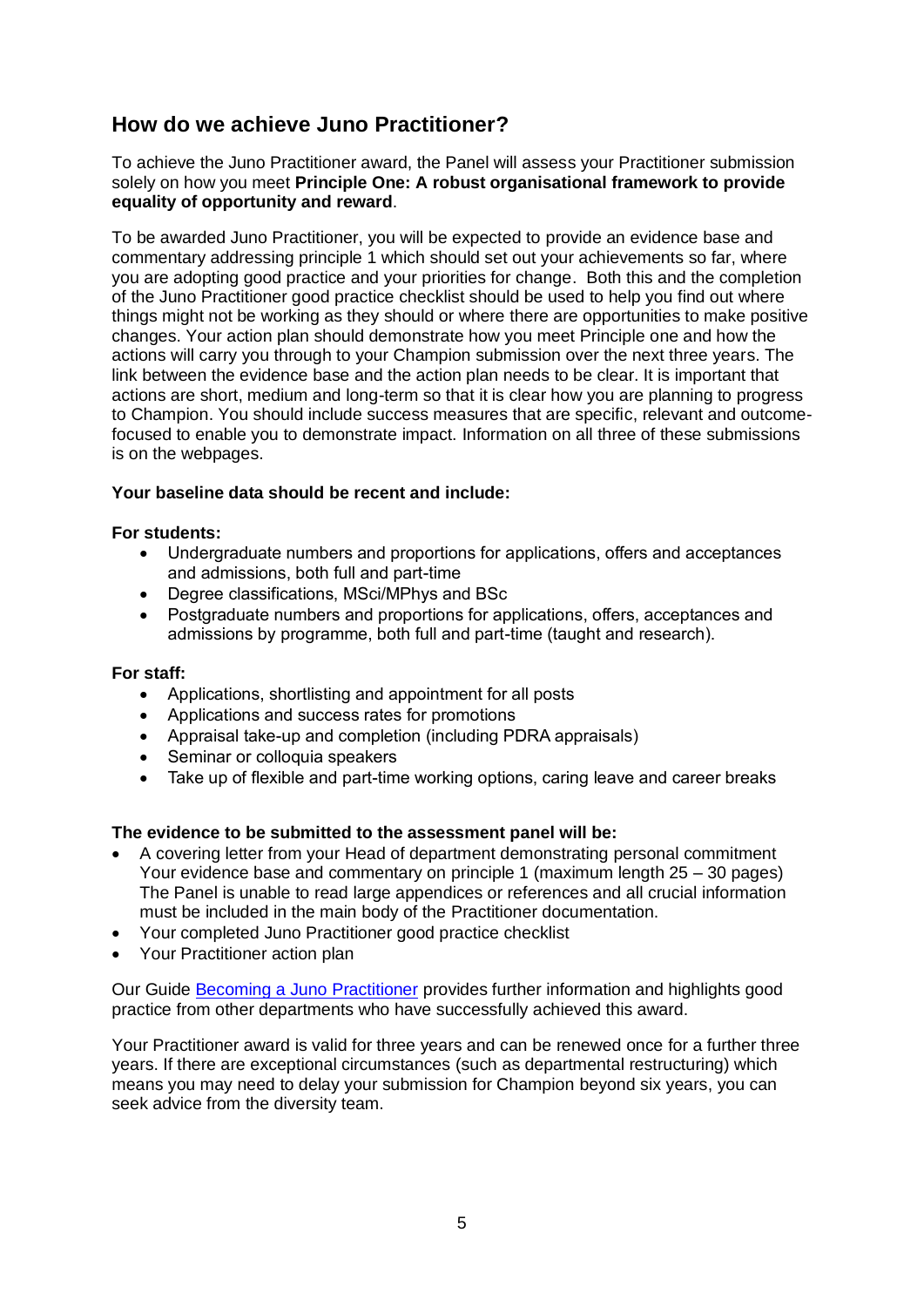# <span id="page-5-0"></span>**Mid-Practitioner Visit**

All Juno Practitioners are offered a formal site visit usually arranged around two years after becoming a Practitioner, providing you are making progress towards Champion. The visit will provide the opportunity for a small visiting team, all members of the Juno Assessment Panel, to talk through how work is progressing and what actions are needed to advance to Juno Champion. The visit is not compulsory although we highly recommend it and the feedback does not form part of the Champion assessment process. The visit is to

- provide constructive feedback on your progress towards your Champion action plan
- Enable you to address the necessary priorities and issues to make a successful Champion submission.
- Enable reflection on how well embedded the Juno principles are becoming.

During the visit, the visiting panel will have discussions with the senior management team, the Juno lead, Juno committee members and post-docs if they are not on the committee. The visiting team will ask challenging questions; these are not designed to assess your department or to criticise your practice, but they are designed to enable you to reflect on your current practices, reflect on how much has happened since your practitioner award and what will need to happen to make a Champion application. We have a good practice guide on Your Mid-Practitioner visit.

### <span id="page-5-1"></span>**We are only able to carry out one formal site visit to a Juno Practitioner.**

# **How do we achieve Juno Champion?**

Once you have achieved Practitioner, the next step is to work towards becoming a Juno Champion.

To be awarded Juno Champion, you will be expected to demonstrate your achievements and good practice across all six principles. One of the most important things is that you demonstrate **how** you have worked towards meeting all six principles and developed actions to continue to embed the work across your department. By reflecting on your evidence base, you can indicate the extent to which the principles are becoming embedded in your department. You should aim to identify the transparency, usefulness and/or support for policies, procedures and practices, establish how staff are aware of these, and the impact that the improvements to departmental culture are having. For example, you will need to demonstrate how university policies and procedures are operating at the departmental level, and how staff are actually using the policies. Simply stating they exist is not sufficient for a Champion application, and the panel will expect to see evidence that they work, through staff feedback or through increase in take-up of opportunities. Your qualitative evidence should begin to reflect the progress that you are making to embed activities.

#### **Your baseline data should include at least three years of recent data covering:**

#### **For students:**

- Undergraduate numbers and proportions for applications, offers and acceptances and admissions, both full and part-time
- Degree classifications, MSci/MPhys and BSc
- Postgraduate numbers and proportions for applications, offers, acceptances and admissions by programme, both full and part-time (taught and research).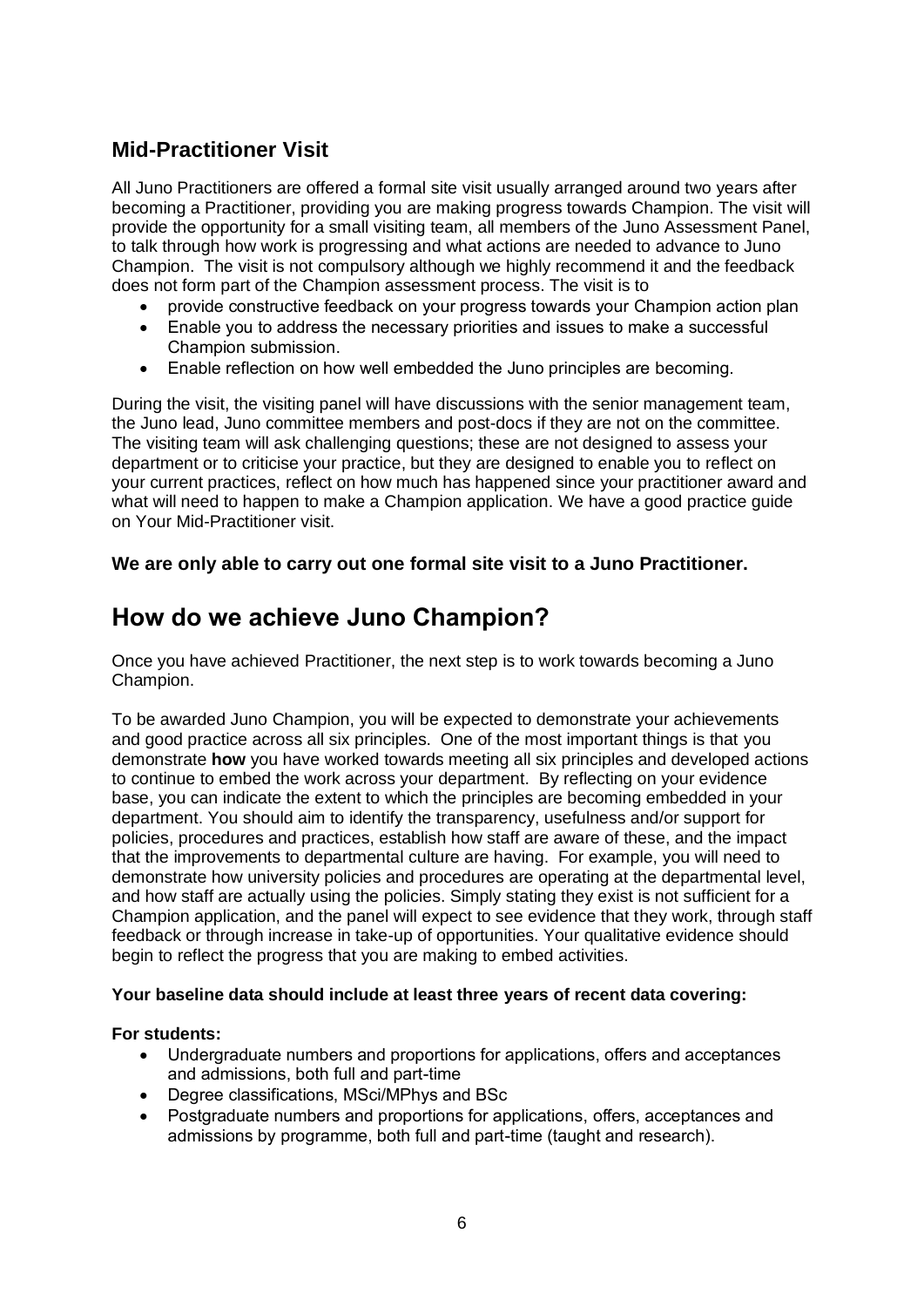### **For staff:**

- Applications, shortlisting and appointment for all posts
- Applications and success rates for promotions
- Appraisal take-up and completion (including PDRA appraisals)
- Seminar or colloquia speakers
- Take up of flexible and part-time working options, caring leave and career breaks

### **The evidence to be submitted to the assessment panel will be:**

- A covering letter from your Head demonstrating personal commitment to the work
- A robust qualitative and quantitative evidence base with commentary (maximum length 30-40 pages). The Panel is unable to read large appendices or references and all crucial information must be included in the main body of the Champion documentation.
- Your four-year Champion action plan covering all six principles that identifies the actions arising out of all the data analysis (quantitative and qualitative)

Your Champion action plan should detail the actions you have already taken for each of the principles and criteria in the framework. It should build on your Practitioner action plan and you may find it helpful to include a section on how you have made progress, and any areas where you have not progressed as much as you would like and the reasons for this. Reflecting back on progress made since the Juno process started and identifying what you have has learned from the process will provide a useful commentary to the action plan.

We recommend that you read our **Becoming a Juno Champion Good Practice Guides** and [Information Sheets](https://www.iop.org/sites/default/files/2019-11/juno-principles.pdf) on all six principles.

Your Champion award is valid for four years and is renewable every four years unless you are awarded Athena SWAN Gold. In this case, you no longer have to renew your Champion status, but we are still happy to visit your department informally to discuss progress. For more information on applying for Athena SWAN Gold, see our guide Journeying to the end [of the Rainbow?](https://www.iop.org/sites/default/files/2019-11/Journeying-to-the-end-of-the-rainbow.pdf)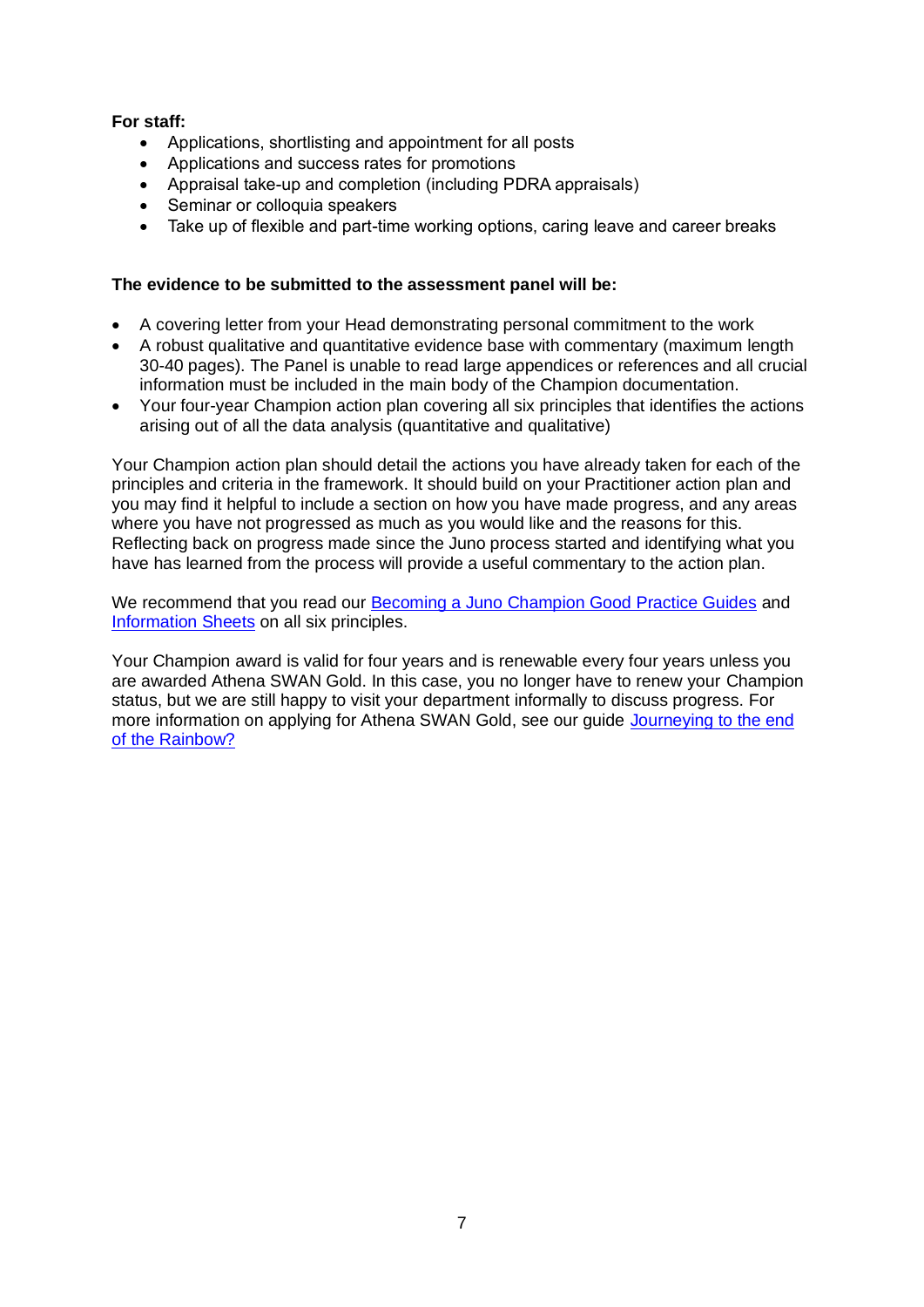# <span id="page-7-0"></span>**Juno Excellence Programme and Awards**

The Juno Excellence Programme and Award will recognise exceptional Juno Champions who develop a programme of activities designed to showcase and embed successful and innovative practice enabling a step-change in diversity and inclusion across the physics community.

The aims of Juno Excellence are

- To encourage a community-led approach to furthering equality in physics.
- To encourage ambitious and inspiring activities that will disseminate and embed best practice in equality more broadly across the physics community
- To enable a greater impact on national imperatives for action in gender equality in physics

Juno Champions will be able to apply annually to take part in the Juno Excellence programme although only one or two applications will be accepted each year. Juno Champion departments wishing to take part **must** discuss their proposals with a member of the Juno Assessment Panel or the IOP's Diversity team prior to submission. This can take place at any time or at your Champion renewal visit. They will advise you on how to shape the proposal, how it can meet the IOP's Diversity programme aims and objectives and how the IOP can support the proposal. Proposals will be expected to demonstrate the following criteria:

- Strategic need
- Leadership
- Collaborative activity
- Your Juno Champion status
- Evaluation and impact
- Resources

All proposals will be reviewed and assessed by the Juno Assessment Panel. Further information is available on our [Juno Excellence good practice guide.](https://www.iop.org/sites/default/files/2019-11/juno-excellence-programme-and-award.pdf)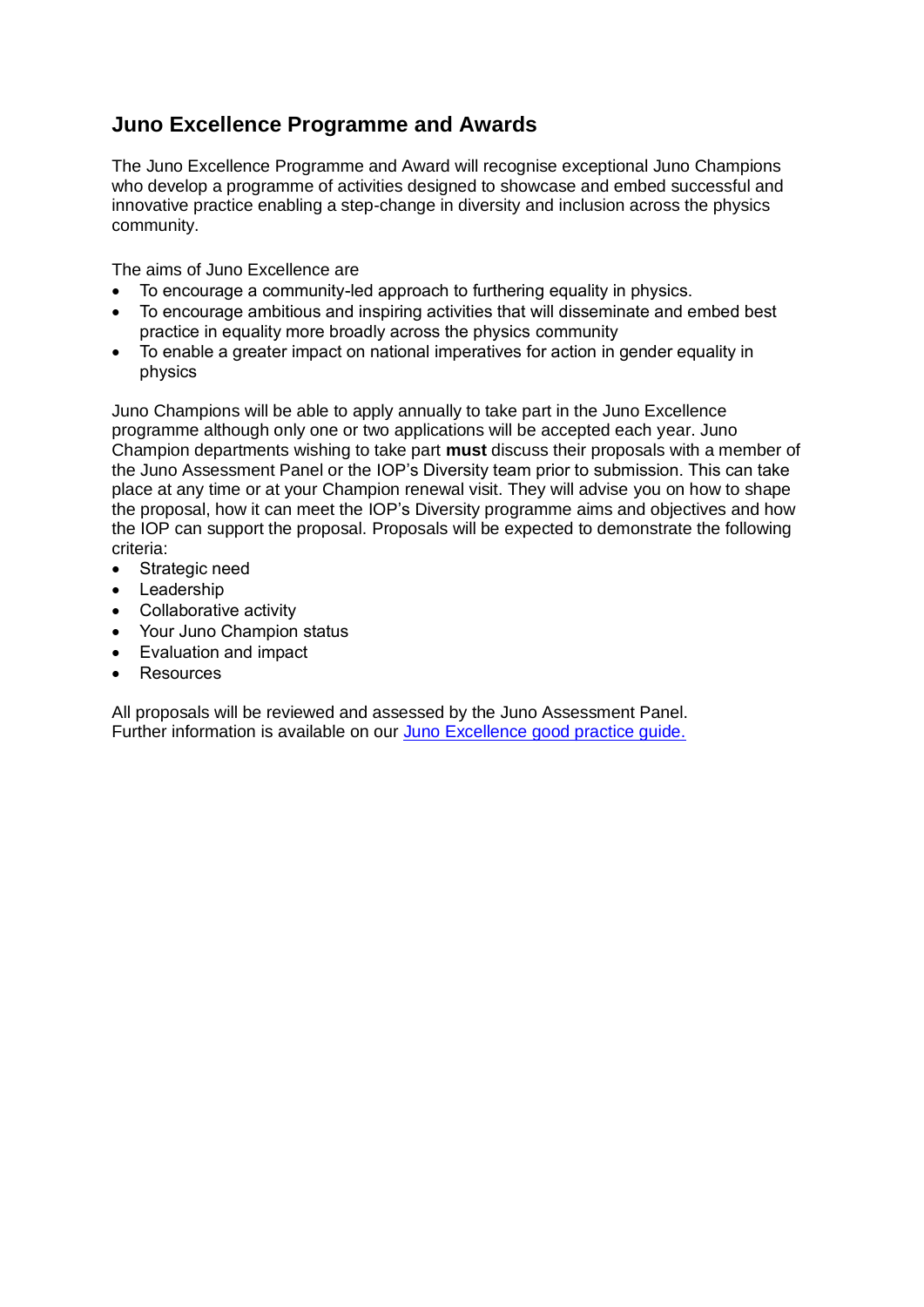# <span id="page-8-0"></span>**Reciprocity between Juno and Athena SWAN Awards**

Project Juno and Athena SWAN are reciprocal awards at Practitioner/Bronze and Champion/Silver, meaning that once you have achieved one, you can convert it to the other, providing you are already a Juno Supporter, the award was achieved in the last 12 months and your institution already has at least an institutional Athena SWAN Bronze award. There is no equivalent Athena SWAN Award at Supporter level or at Juno Excellence, although you can use your Juno Excellence activities as evidence of beacon activities for an Athena SWAN Gold application.

### <span id="page-8-1"></span>**Converting between Practitioner and Bronze**

### **If you already have an Athena SWAN Bronze award and wish to convert to Practitioner**

You should provide the following:

- A letter from the Head committing to Juno Practitioner and working to Champion.
- Your Bronze paperwork. If you are using Faculty Bronze paperwork, you must identify physics-specific evidence and actions.
- A completed [Juno Good Practice Checklist,](https://www.iop.org/sites/default/files/2019-11/Juno-good-practice-checklist.doc) to provide a score and reflective commentary in each area of the six Juno Principles. By briefly annotating the checklist, alongside the scores, you can reflect on your practice and can clearly link your Athena SWAN paperwork and action plan to Juno. Through completing the checklist and reflecting on practice, you may also identify additional actions to enhance your Bronze Action Plan, which will enable you to work towards Juno Champion and Athena Swan Silver.
- Either an annotated version of the Athena Swan action plan indicating where the Juno principles apply or a supplementary Juno action plan.

### **If you already have Juno Practitioner and wish to convert to Bronze**

You can convert your Juno Practitioner award to Athena SWAN Bronze using your Practitioner paperwork and action plan. **You must also complete the form on the Athena Swan website providing additional data and actions arising from the data to be eligible for a SWAN award.**

#### <span id="page-8-2"></span>**Converting between Champion and Silver**

We **cannot accept Faculty Silver awards**.

#### **If you already have an Athena SWAN Silver award** that was achieved in the last 12 months **and wish to convert to Champion**

You should provide the following:

- A letter from the Head of Department making the commitment to the Juno principles
- Your Athena SWAN Silver paperwork and action plan. The plan can be either an annotated version of the Athena Swan action plan indicating where the Juno principles apply or a supplementary Juno action plan. If there are any elements of your plan that do not cover ALL the Juno principles, then you should provide additional information on actions that you are taking specifically related to Juno.
- A statement addressing principle six of the Juno framework (no more than one side of A4) with any relevant actions pertaining to this.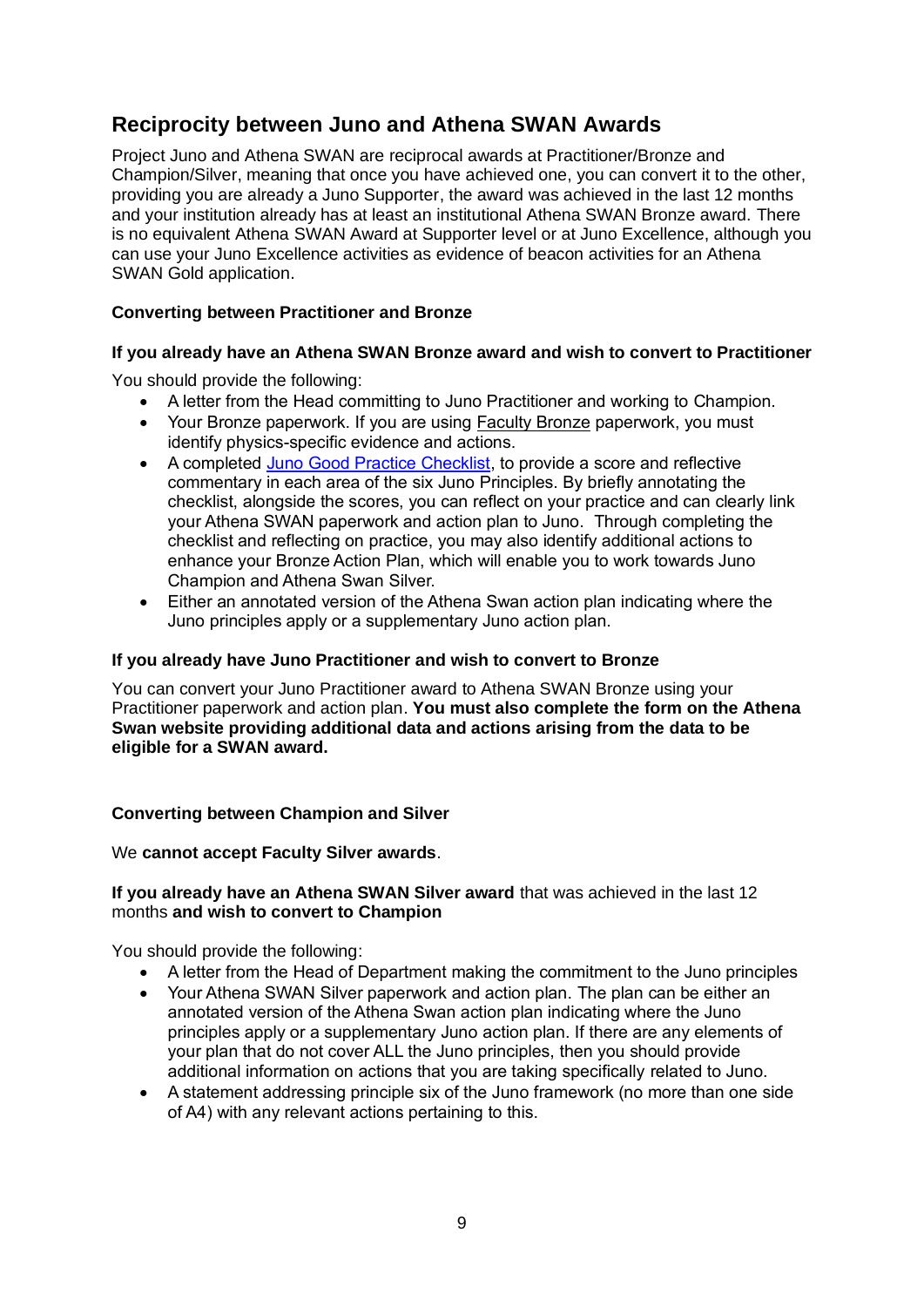#### **If you already have Juno Champion and wish to convert to AS Silver**

You can convert your Juno Champion award to Athena SWAN Silver using your Champion paperwork and action plan. **You must also complete the form on the Athena Swan website, providing additional data and actions arising from the data to be eligible for a SWAN award.**

**The forms and details for conversion to Athena Swan Bronze and Athena Swan Silver from Juno Practitioner and Juno Champion can be found on the [Athena Swan pages](https://www.advance-he.ac.uk/knowledge-hub/athena-swan-juno-applications)  [of the Advance HE](https://www.advance-he.ac.uk/knowledge-hub/athena-swan-juno-applications) website.**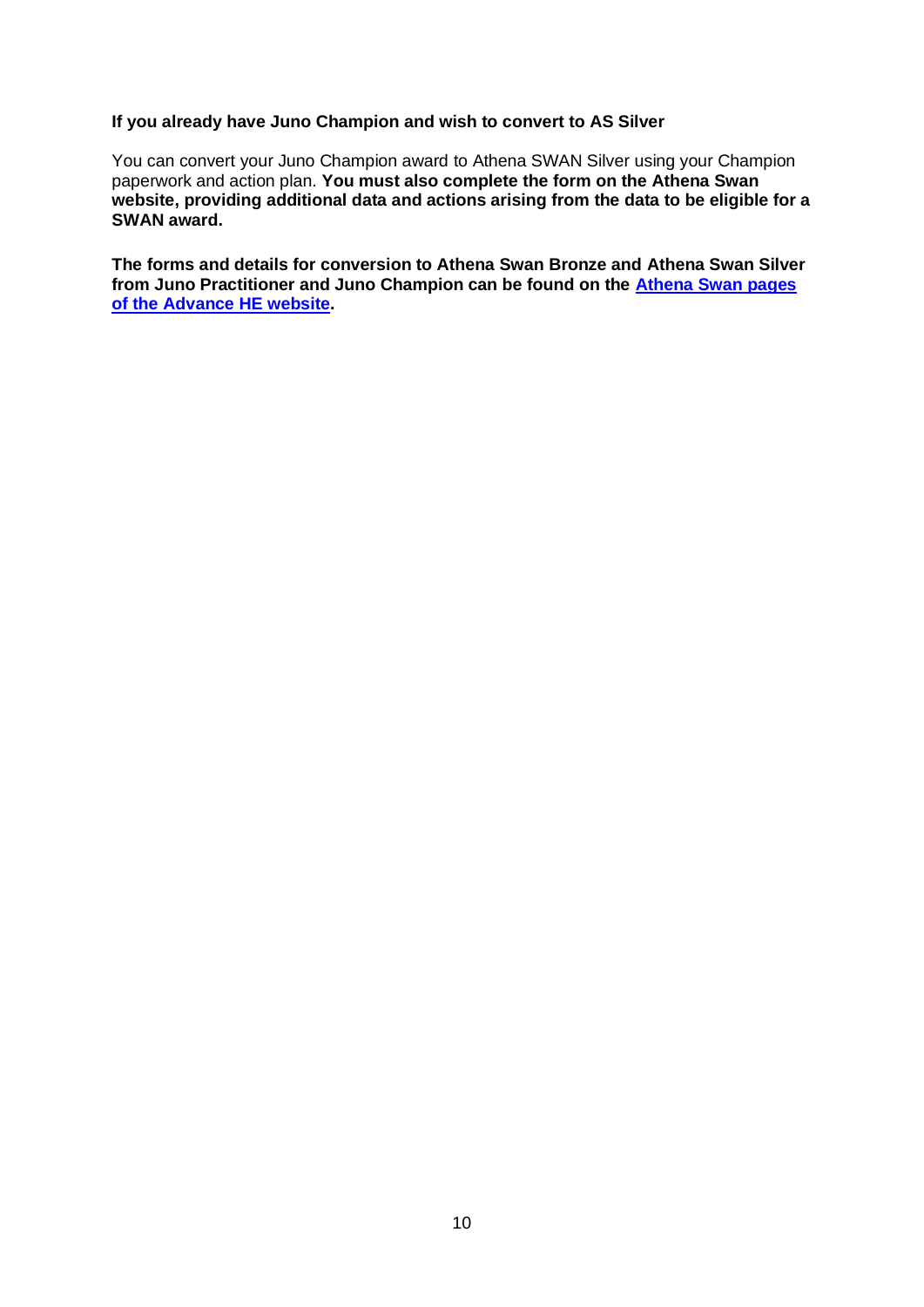# <span id="page-10-0"></span>**Renewing your Awards**

### <span id="page-10-1"></span>**Juno Supporter renewals**

To renew your Supporter status, your Head of department should confirm in writing that you are still committed to the Juno process. The letter should explain any factors that have impacted on how Juno is progressing since initially becoming a Supporter and the steps you are taking to move the process forward.

#### <span id="page-10-2"></span>Juno Practitioner Renewals

Your Practitioner status can be renewed once, after three years. To renew Practitioner status the following paperwork needs to be submitted:

- A letter from the Head of department reaffirming commitment to working towards Juno Champion
- A short summary (no more than 2000 words) providing information about the progress made since becoming a Practitioner, how you have promoted their Practitioner award and whether progress has been made with other awards (e.g. Athena SWAN). The summary should also provide evidence that the good practice under Principle 1 on which Practitioner status was awarded continues to be in place.
- An updated action plan, highlighting the progress that has been made since becoming Practitioner, success measures achieved and identifying any areas where progress has been stalled. The plan must show actions that will cover the next three years of the award and this can be as one updated plan or two separate plans indicating any carried over actions.

In exceptional circumstances, a case can be made for a second Practitioner renewal. This would require an explanation of the factors that have resulted in you not being ready to submit for Champion within the relevant timescales, as well as provide evidence that the Principle 1 continues to be met.

#### <span id="page-10-3"></span>**Juno Champion Renewals**

Your Juno Champion status is renewed every four years unless you are awarded Athena SWAN Gold. The Juno Champion renewal is a two-stage process.

#### **Stage 1 Champion renewal visit**

All Juno Champions will be offered a renewal visit three years after becoming Champion. The aim of this visit is to provide constructive feedback on progress made since becoming a Champion, determine how you have addressed any outstanding issues from your Champion application, and help you identify priorities for the future. The visiting panel will also take the opportunity to discuss the Juno Excellence programme with departments at the renewal visit. During the visit, the visiting team will meet with the Juno Committee, senior managers and the department's Juno champion. Further details of the structure of the visit and what it entails will be provided at the appropriate time. Brief verbal feedback against the principles will be given at the end of the visit and more detailed written feedback will be sent after the visit.

#### **Stage 2 Paper submission for panel assessment**

To be awarded Champion renewal, you will be expected to demonstrate your achievements, progress and continuing good practice across all six principles. Evidence for maintaining collection and analysis of both qualitative and quantitative data will be required. The panel will be looking for increasing embeddedness of good practice and responses to previous feedback and recommendations from the renewal visit and the previous application.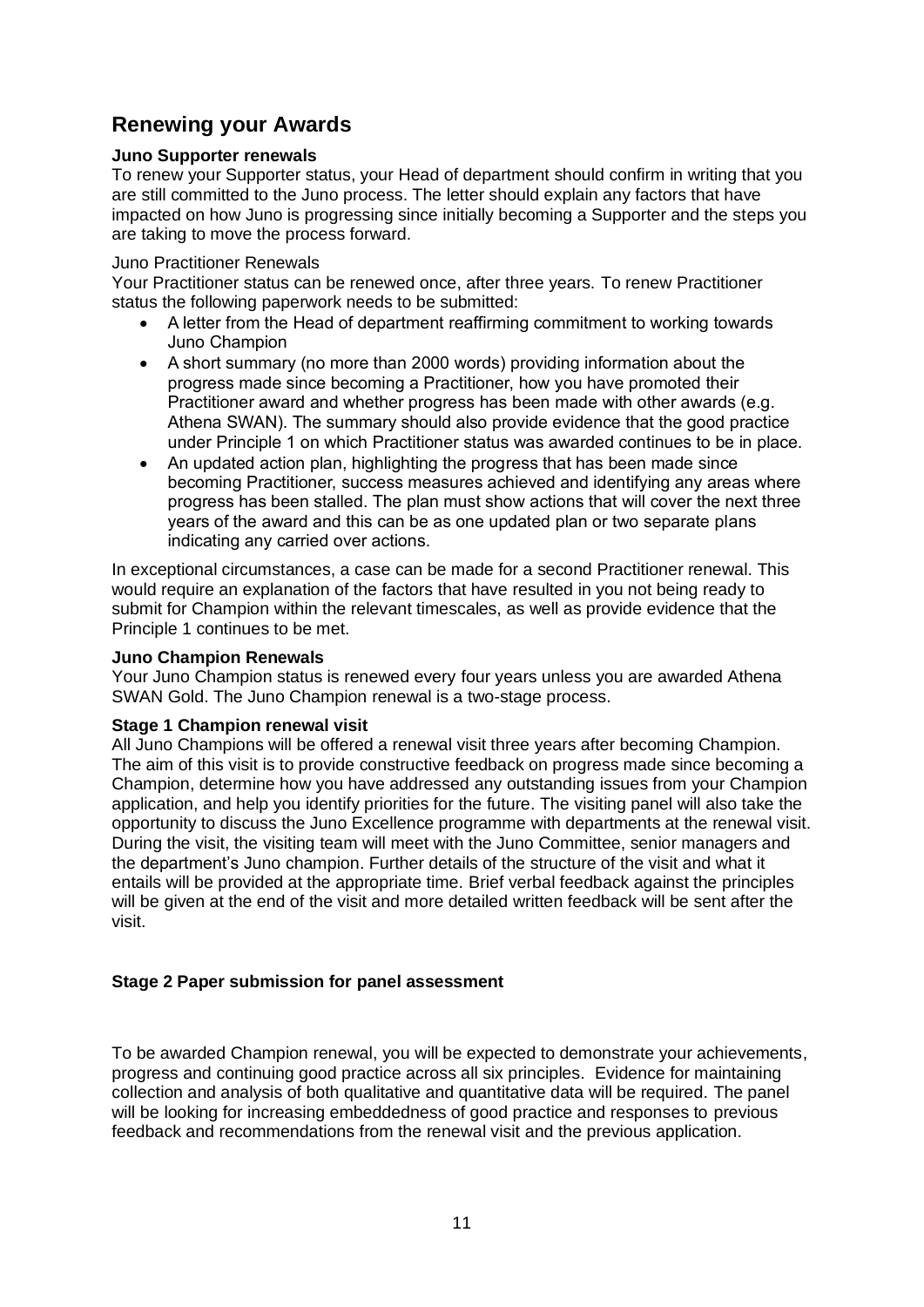The following paperwork needs to be submitted for the assessment panel:

- A supporting letter from your Head of department
- A written report of around 5,000 words plus charts addressing progress against each principle, highlighting any particularly relevant data and addressing the feedback from the visit, beacon activities and plans for extended Juno work or Athena Swan aspirations
- An updated action plan, highlighting the progress that has been made since the last submission, success measures achieved and identifying any areas where progress has been stalled. The plan must show actions that will cover the next four years of the award and this can be as one updated plan or two separate plans indicating any carried over actions.

If you are in the process of preparing a submission for Athena Gold, we can receive that submission as your renewal documentation in addition to an Action Plan that is aligned with the Juno principles so that it is clear where all six of the Juno principles have been addressed; the Diversity Team can help you in this regard.

### <span id="page-11-0"></span>**How are applications assessed?**

All applications and renewals are assessed by the Juno Assessment Panel, which meets twice per year, usually in January and June. You should submit your evidence for either Practitioner or Champion application or renewal by the deadline for the appropriate Panel meeting. These dates will be on the Juno pages of the IOP's website: [www.iop.org/Juno](http://www.iop.org/diversity)

All members of the panel review the written evidence that you submit, and, at the Panel meeting, discuss this evidence, consulting as necessary any background information relating to the application. The panel will reach a consensus as to whether an award or renewal should be granted. If the Panel cannot reach agreement, the Chair will have the deciding say. The Panel's decision is final.

#### **It is important to remember that the Panel may not be familiar with your department and you should ensure that your application is written with this in mind.**

#### <span id="page-11-1"></span>**Juno Assessment Panel**

The Panel formally reports to the Institute of Physics' Diversity and Inclusion Committee (DIC), which delegates responsibility for the awards to the Juno Assessment Panel. The current members of the Panel are on the Diversity pages of the IOP website.

All members of the Panel are expected to act with integrity and honesty in their decisionmaking. They will be expected to declare annually, on the appropriate Register of Interests form, any relevant connections with other physics HE departments, institutes, organisations in the UK and Ireland. This will include, but is not limited to:

- Being currently employed by a department
- Previous employment in a department, at any time
- A family member being employed by a department or attending a course in that department
- Being an external examiner (currently or in the previous three years) in a department
- Any other relevant personal or professional connection
	- o Research collaborations are not considered a sufficient conflict with a department to be declared

When a Panel member declares a conflict of interest, they will absent themselves from the discussion and decision about that department. Panel members that have been involved in a formal visit will also not be able to comment on the final application.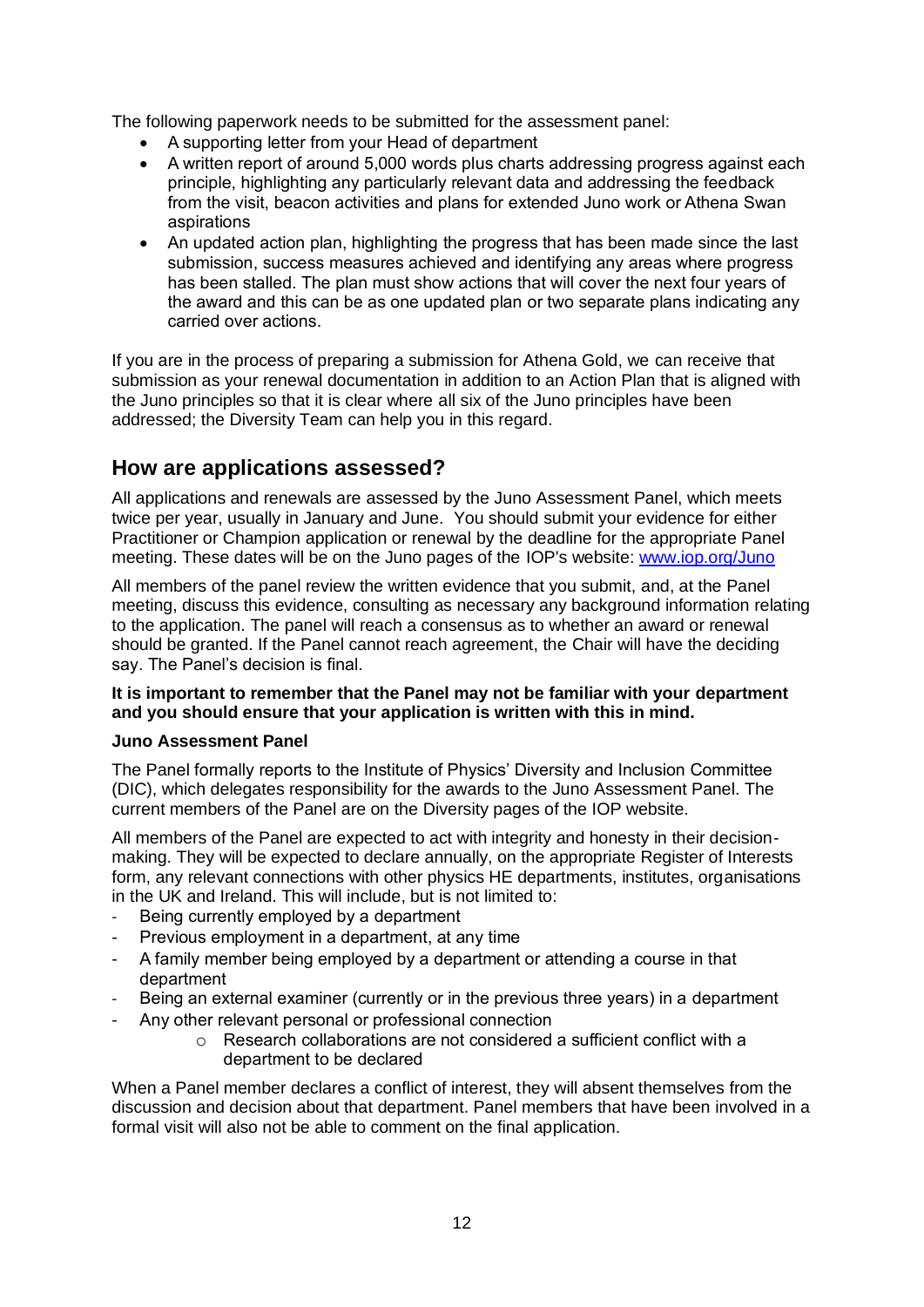Members of the panel are expected to adhere to the guidelines and good practice described in **Appendix 4** when commenting on Juno submissions and their subsequent discussions during the assessment panel meetings.

#### <span id="page-12-0"></span>**Feedback on your application**

All members of the Panel review the written evidence that the applicant has submitted and, at the Panel meeting, discuss this evidence, consulting as necessary, visit feedback reports or previous application feedback. On the very rare occasion that there is not a consensus as to whether an award or renewal should be granted, the Chair may call for a vote on a decision. Each member of the Panel shall have one vote and if the panel remain evenly split, the chair will have the final say. The Panel's decision is final.

You will be informed of the outcome of your application usually within one month of the meeting taking place. Feedback will be provided to all applicants. If your application for a new Practitioner or Champion is unsuccessful, your current award will remain in place and you will have further time to apply again. In the event that an award or renewal is not granted, the Panel will provide as comprehensive feedback as reasonably practicable. It is important that this feedback is read fully and carefully to understand why an award or renewal was not granted.

#### <span id="page-12-1"></span>**Can we appeal against the panel's decision?**

The Panel's decision is final and, as such, there is a limited route of appeal available. It is a fundamental principle that appeals may be sought against failure of due process only and that no appeal against the panel's judgement will be entertained. All applying organisations are asked to note this prior to submitting an application.

When the Juno Assessment panel decides not to make a Juno award and a department or organisation feels that due process was not followed, the following appeals mechanism is set out below.

There are two levels of appeal.

#### **First Level of appeal**

The panel's decision will be communicated by letter, which will outline the reasons leading to the decision not to make the award and to provide feedback for a future resubmission.

The organisation should supply the Chair of the Juno Assessment Panel with written representation outlining the grounds for the appeal to bring information before the Juno Assessment panel.

Should this written representation fail to satisfy the Juno Assessment panel, the decision not to make a Juno award will be upheld. If the applying organisation still wishes to challenge the decision, another level of appeal is available.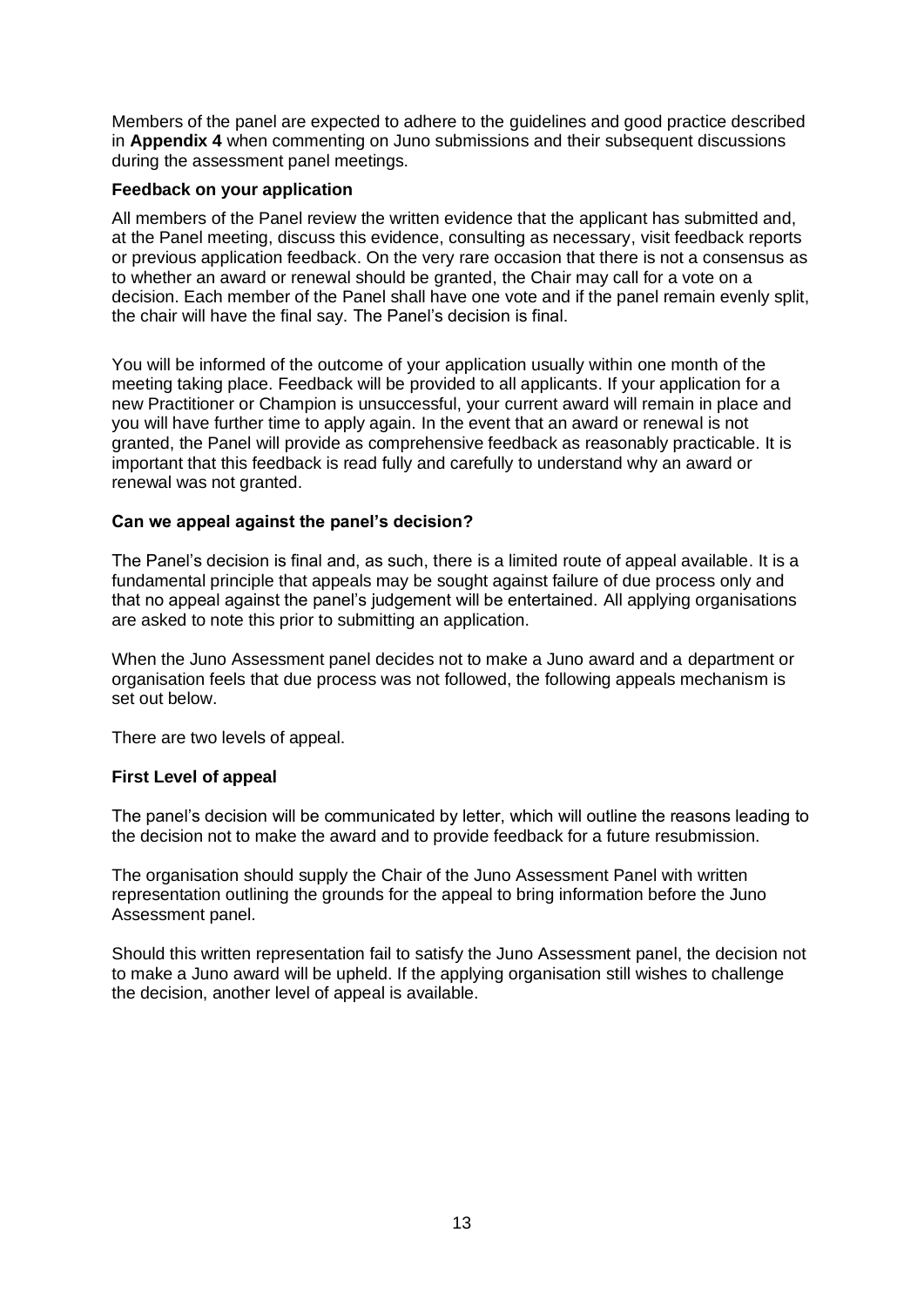### **Second level of appeal**

This will involve a panel meeting between representatives of the appealing organisation and an appeals panel to comprise of at least the following people:

- One member of the Juno Assessment Panel (who has not visited the organisation at any time)
- The Chair of the Diversity and Inclusion Committee or the Chair's nominee
- The Chair of the Juno Assessment Panel

The second level of appeal should be used to clarify any issues of concern or doubt arising from the appeal. The decision of this panel is final and no further appeal will be allowed.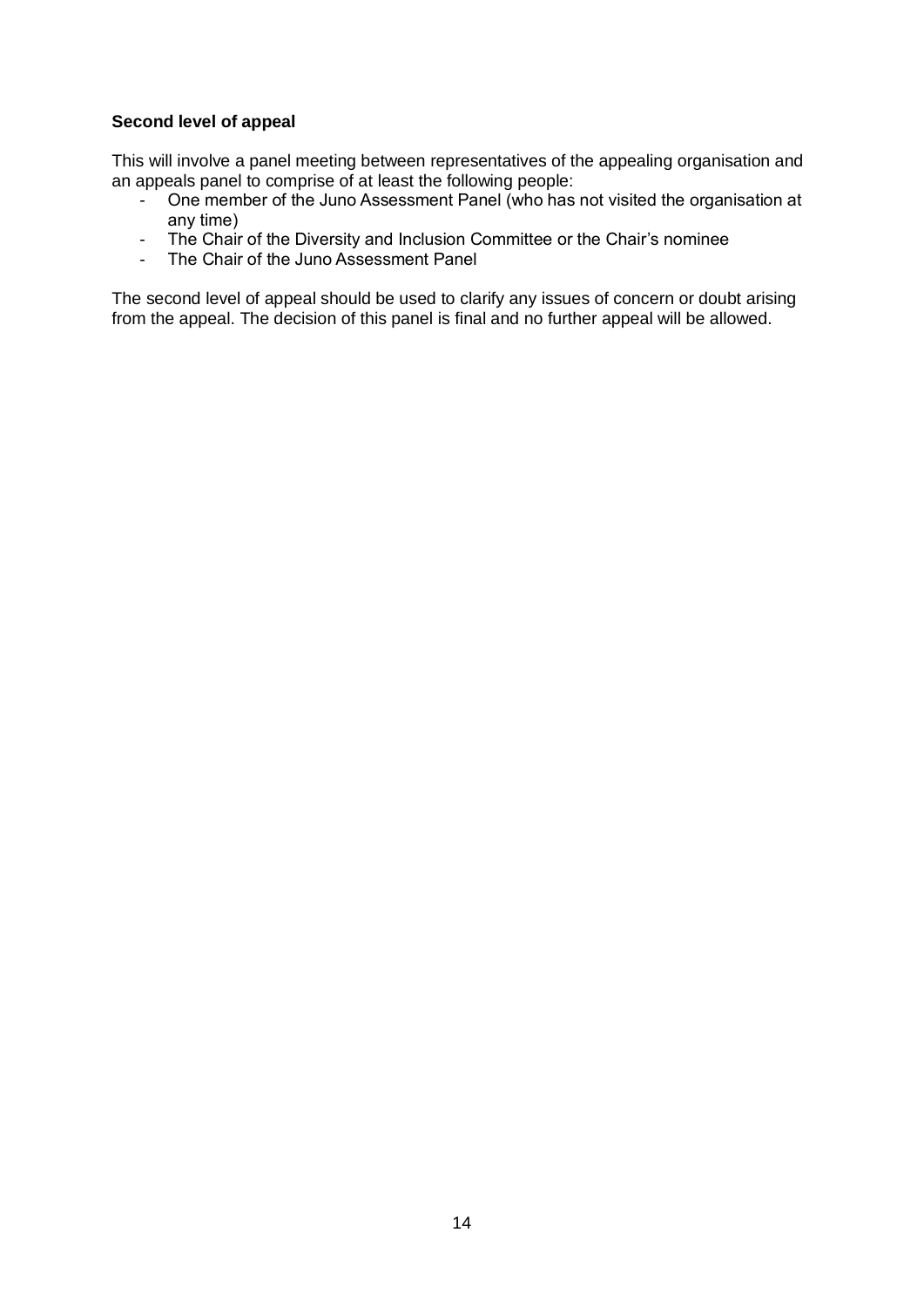#### <span id="page-14-0"></span>**Expressions of concern about a Juno award**

On rare occasions, information comes to light that could cast validity on a Juno award and the Juno Assessment panel reserves the right to investigate whether an award should be reviewed or even rescinded.

We would normally expect any expressions of concern about an award or information that could cast doubt on its validity to come from someone currently within the organisation concerned but there may be circumstances where an external party who has a close working relationship (such as an external examiner or external PhD supervisor) provides this.

Should such information come to our attention, the first step will be for the Head of Diversity to speak to the person raising the concern to establish whether the concern has merit and whether there may be a case to answer.

If the Head of Diversity believes it needs to be taken further, they will speak to the Chair of the Juno Assessment Panel to discuss the appropriate course of action. This will normally involve consulting with the Head of department or other senior manager and with the person who raised the concern again (if necessary).

The Chair of the panel and Head of Diversity will then discuss whether the situation is sufficiently serious to discuss possible outcomes with the Juno Assessment Panel.

We will not investigate any claims that we consider to be vexatious, that have not been through due process within the organisation concerned or claims that are currently under criminal investigation. We will not be the arbiters of any organisational process or procedure and will investigate only where we believe that information about an application, a department or a university could bring Project Juno or the Institute of Physics into disrepute.

We will, at all times, do all we reasonably can to respect the confidentiality of any person coming forward with information in such circumstances.

The first point of contact for expressions of concern should be the Head of Diversity at the Institute of Physics.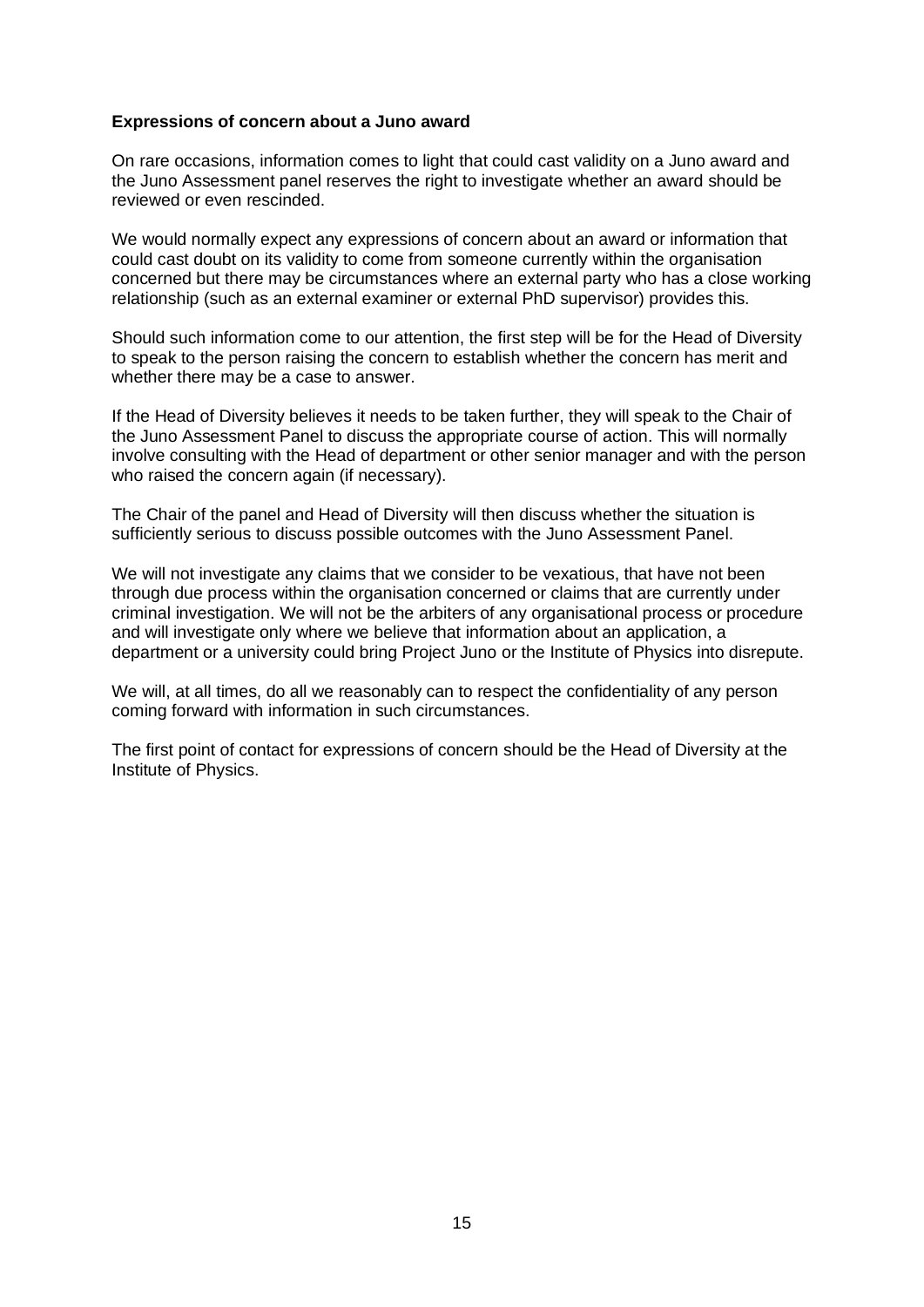# <span id="page-15-0"></span>**Juno team contact details**

| Angela Townsend                       |  |  |
|---------------------------------------|--|--|
| Accreditation and Juno coordinator    |  |  |
| Institute of Physics                  |  |  |
| 37 Caledonian Road, Kings Cross       |  |  |
| London                                |  |  |
| <b>N1 9BU</b>                         |  |  |
|                                       |  |  |
| Telephone 020 7470 4842 (direct line) |  |  |
| Email juno@iop.org                    |  |  |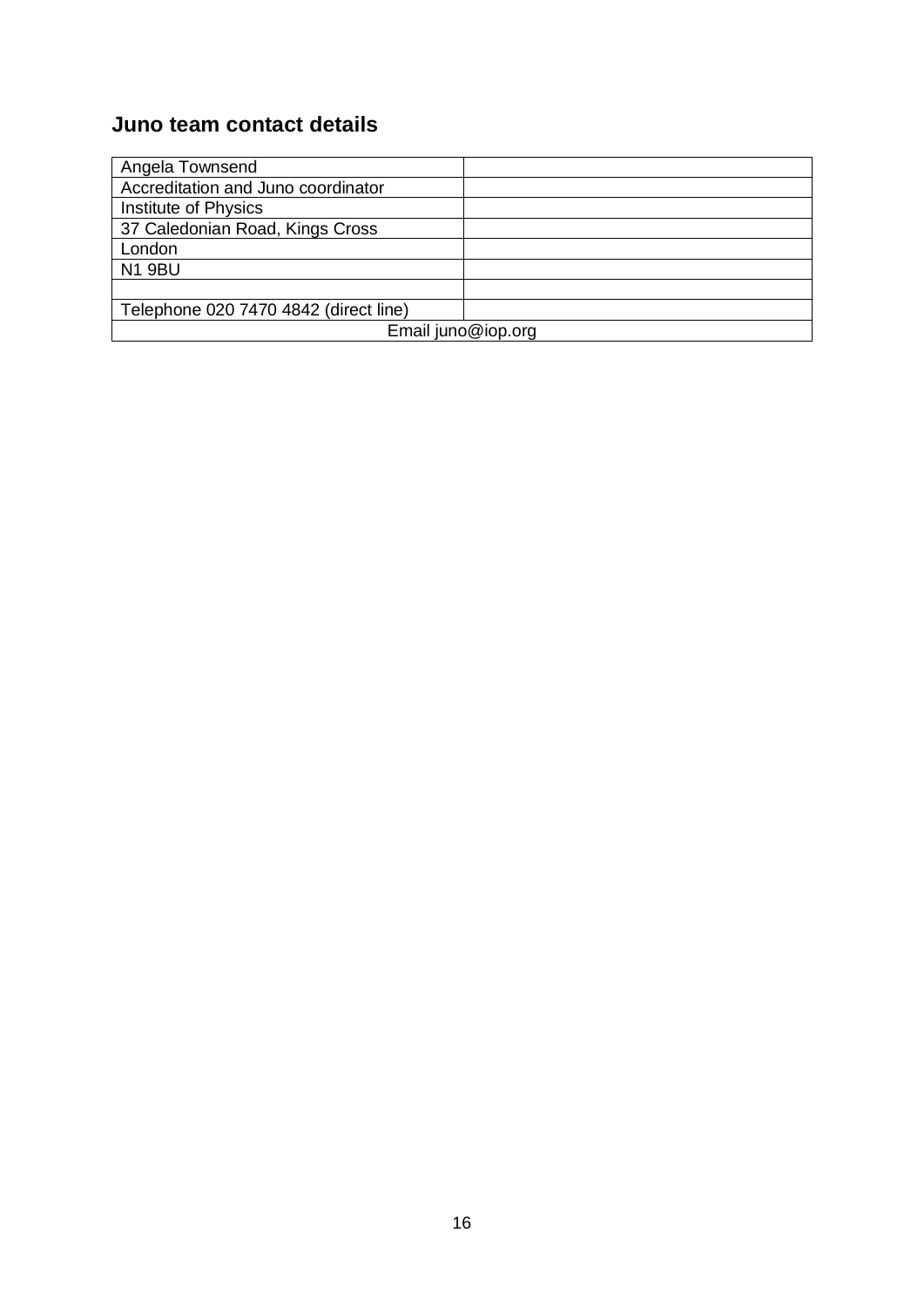# <span id="page-16-0"></span>**Appendix 1: The Six Principles and Key Actions of Project Juno**

### **1. A robust organisational framework to deliver equality of opportunity and reward**

- 1.1. Establish organisational framework
	- 1.1.1. Evidence of senior management commitment
	- 1.1.2. Effective consultation, communication, monitoring, evaluation and reporting mechanisms
	- 1.1.3. Clear accountability for implementation and resources allocated (time and money)
- 1.2. Monitoring and evidence base
	- 1.2.1. Monitor over time, quantitative data by gender:
		- all student admissions and performance
		- all staff applications, shortlists, appointment and promotion, looking at the proportion of women at each stage
	- 1.2.2. Obtain qualitative data from staff
	- 1.2.3. Identify any discrepancies in gender representation and/or progression and identify factors that might be causing them

#### **2. Appointment and selection processes and procedures that encourage men and women to apply for academic posts at all levels**

- 2.1. Ensure that processes and procedures are fully inclusive
	- 2.1.1. Ensure career breaks are taken into consideration
	- 2.1.2. Gender awareness included in training for all staff who interview
	- 2.1.3. Provide induction for all new staff, including research assistants, on appointment
- 2.2. Take positive action to encourage under-represented groups to apply for jobs
	- 2.2.1. Monitor applications, shortlists and appointments, looking at the proportion of women (internal and external) at each stage
	- 2.2.2. Identify any discrepancies and investigate why this might be the case, taking action as necessary

#### **3. Departmental structures and systems which support and encourage the career progression and promotion of all staff and enable men and women to progress and continue in their careers**

- 3.1. Transparent appraisal and development
	- 3.1.1. Appraise all staff, including researchers and PDRAs
	- 3.1.2. Mentoring scheme in place with training and guidance available for both mentors and mentees
	- 3.1.3. Ensure all staff, including PDRAs, have access to impartial career guidance
- Transparent promotion processes and procedures
	- 3.2.1 Ensure promotions process is transparent and fair to all staff at all levels, including those who have had a career break
	- 3.1.2 Ensure all staff are aware of promotion criteria and process and the support available to them throughout the process
	- 3.1.3 Take steps to identify and encourage potential candidates for promotion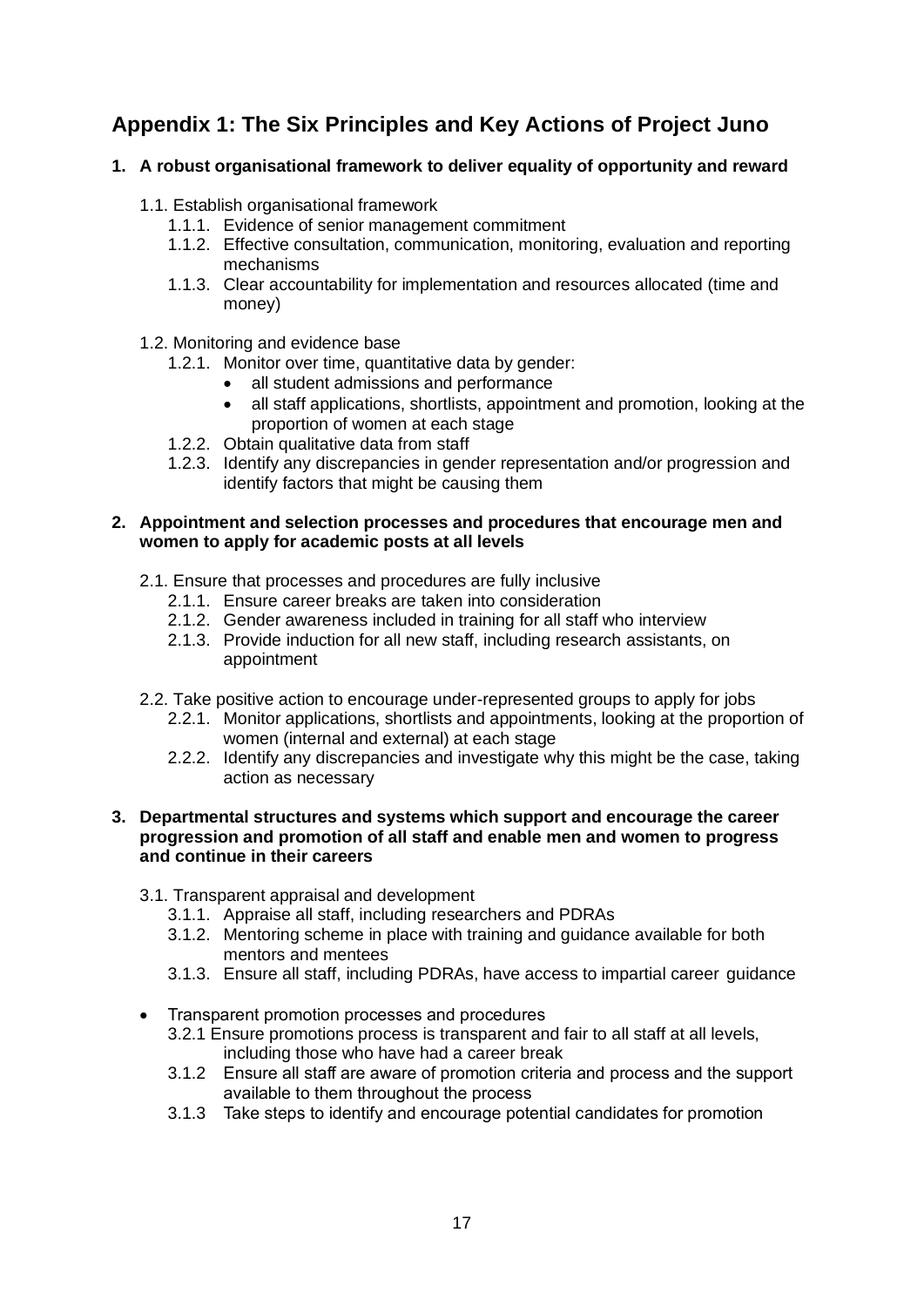**4 Departmental organisation, structure, management arrangements and culture that are open, inclusive and transparent and encourage the participation of all staff**

#### 4.1 Promote an inclusive culture

- 4.1.2 Ensure departmental processes, procedures and practices are fully inclusive
- 4.1.3 Gender awareness included in the training for all staff and demonstrators
- 4.1.4 Promote inclusive social activities and other opportunities for mutual support and interaction
- 4.1.5 Use positive, inclusive images in both internal and external communications
- 4.1.6 Encourage and support female seminar speakers
- 4.2 Transparent work allocation model
	- 4.2.2 Recognise the full range of types of contribution and departmental role, including administration, welfare and outreach activities
	- 4.2.3 Ensure all staff are aware of the criteria used to develop the model and that the allocation is transparent

#### **5 Flexible approaches and provisions that enable individuals, at all career and life stages, to optimise their contribution to their department, institution and to SET**

- 5.1 Support and promote flexible working practices
	- 5.1.2 Clear support from Head of Department for flexible and part-time working
	- 5.1.3 Consistently applied policy on part-time and flexible working
	- 5.1.4 Promote the benefits of flexible working for both men and women, particularly for those with caring responsibilities
	- 5.1.5 Explicit support for those returning from career breaks or maternity leave
	- 5.1.6 Encourage take-up of paternity, shared parental and other caring leave.

#### **6 An environment where professional conduct is embedded into departmental culture and behaviour.**

- 6.1 Ensure that all staff and students are aware of expected professional conduct.
- 6.2 Address bullying, harassment and misconduct

6.2.1 Ensure all staff and students are aware of how complaints of bullying, harassment or other misconduct will be dealt with through an enforceable formal policy.

6.2.2 Ensure there is a transparent reporting mechanism within the department to address any complaints.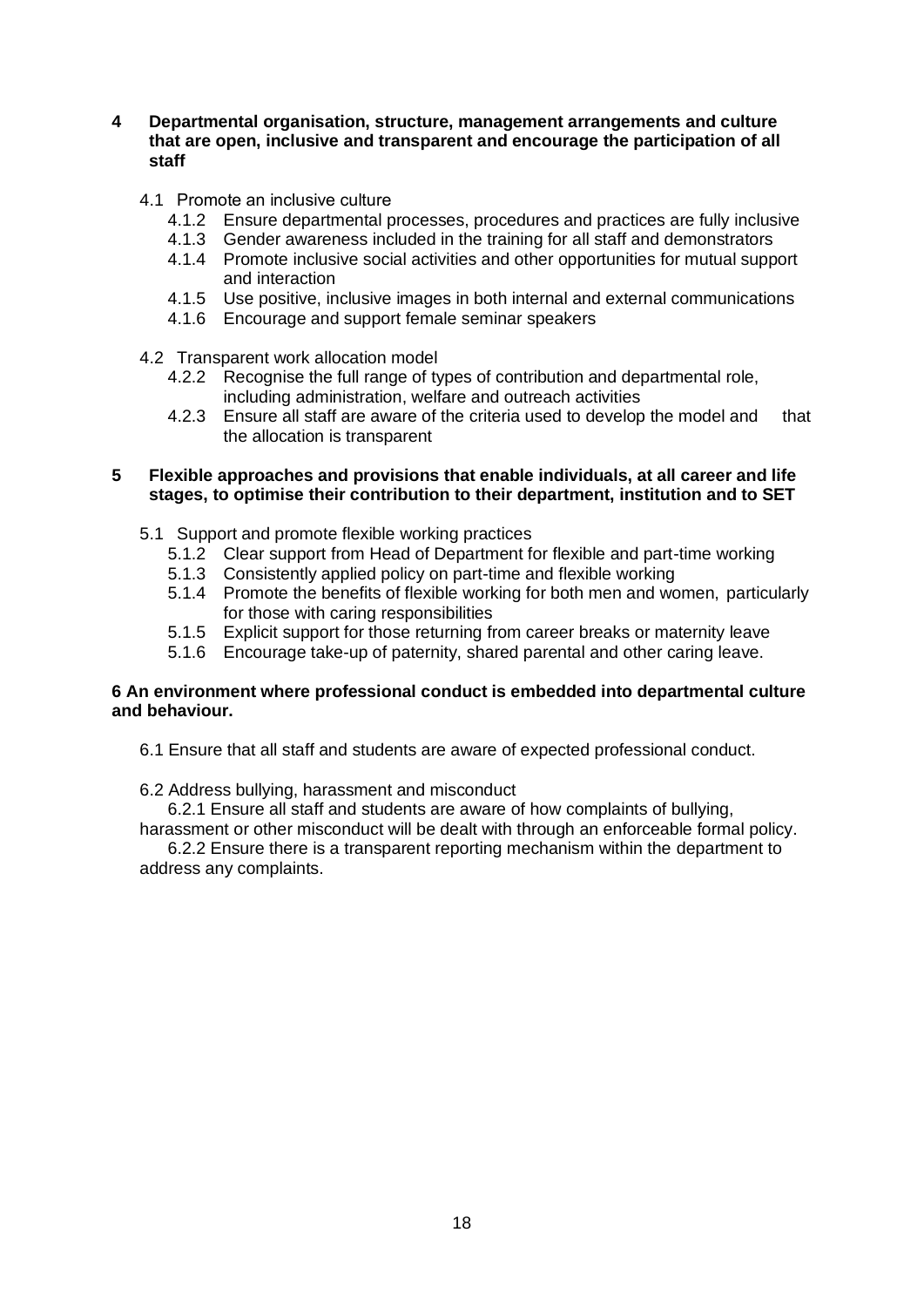# <span id="page-18-0"></span>**Appendix 2: Letter template for Juno Supporter**

Please send your letter to:

Angela Townsend Juno and Accreditation Coordinator Institute of Physics 37 Caledonian Road London N1 9BU

Suggested text:

On behalf of the (Department/School/organisation name) of the (university name) I wish to apply to become a Supporter of the IOP's Project Juno.

I confirm our acceptance of the six principles of Project Juno:

- A robust organisational framework to deliver equality of opportunity and reward
- Appointment and selection processes and procedures that encourage men and women to apply for academic posts at all levels.
- Departmental structures and systems which support and encourage the career progression and promotion of all staff and enable men and women to progress and continue in their careers.
- Departmental organisation, structure, management arrangements and culture that are open, inclusive and transparent and encourage the participation of all staff.
- Flexible approaches and provisions that enable individuals, at all career and life stages, to optimise their contribution to their department, their institution and to SET.
- An environment where professional conduct is embedded into departmental culture and behaviour.

I also confirm that we are committed to working towards addressing gender equality in physics and will work towards achieving Practitioner and then Champion status within the appropriate timescales.

I understand that information about the status of the department as a Juno Supporter and the Project Juno contact details will be publicised through the Institute of Physics website and other Project Juno promotional material. The department and university agree to adhere to the guidelines for use of the Juno Supporter status and logo.

The department has nominated (name, designation and contact details) as its designated Project Juno contact.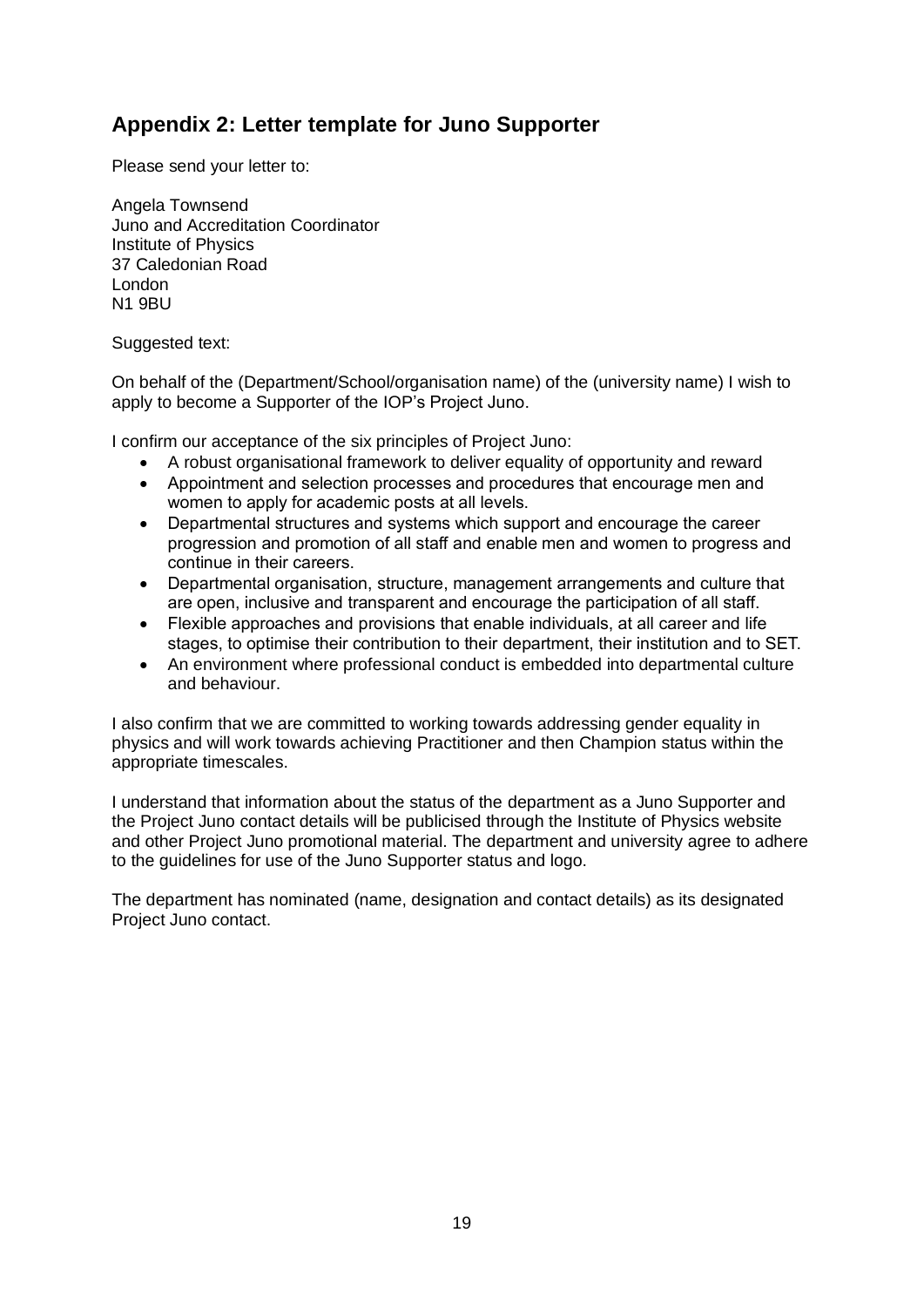# <span id="page-19-0"></span>**Appendix 3: Guidance on use of Juno logos**

Departments who are Juno Supporters, Practitioners and Champions or have achieved the Juno Excellence Award are encouraged to use the corresponding logos on

- websites
- stationery
- brochures and report covers
- advertisements
- drawings
- site signboards
- presentations

The Juno logos can be used by departments and by their parent Schools, faculties and universities for the relevant time period.

The following guidelines should be followed:

- The logos should be used at a minimum size of 25 mm wide (in print) with an allround exclusion area of 5 mm. On the web, the logos should be used at a minimum resolution of 72 dpi.
- If the logo is resized, it should be done so proportionately, i.e. the logo should not appear to be either stretched or squeezed.
- The colours of the logo must not be altered.
- The typography cannot be altered in any circumstances. Logo files will be supplied by the Institute of physics and should never be created by anyone else.
- The logo must not be used for any purpose other than indicating membership
- The logo should not be placed in a box or frame
- If used on a website the logo must in all cases be supported by the *alt* attribute 'Institute of Physics Project Juno Support'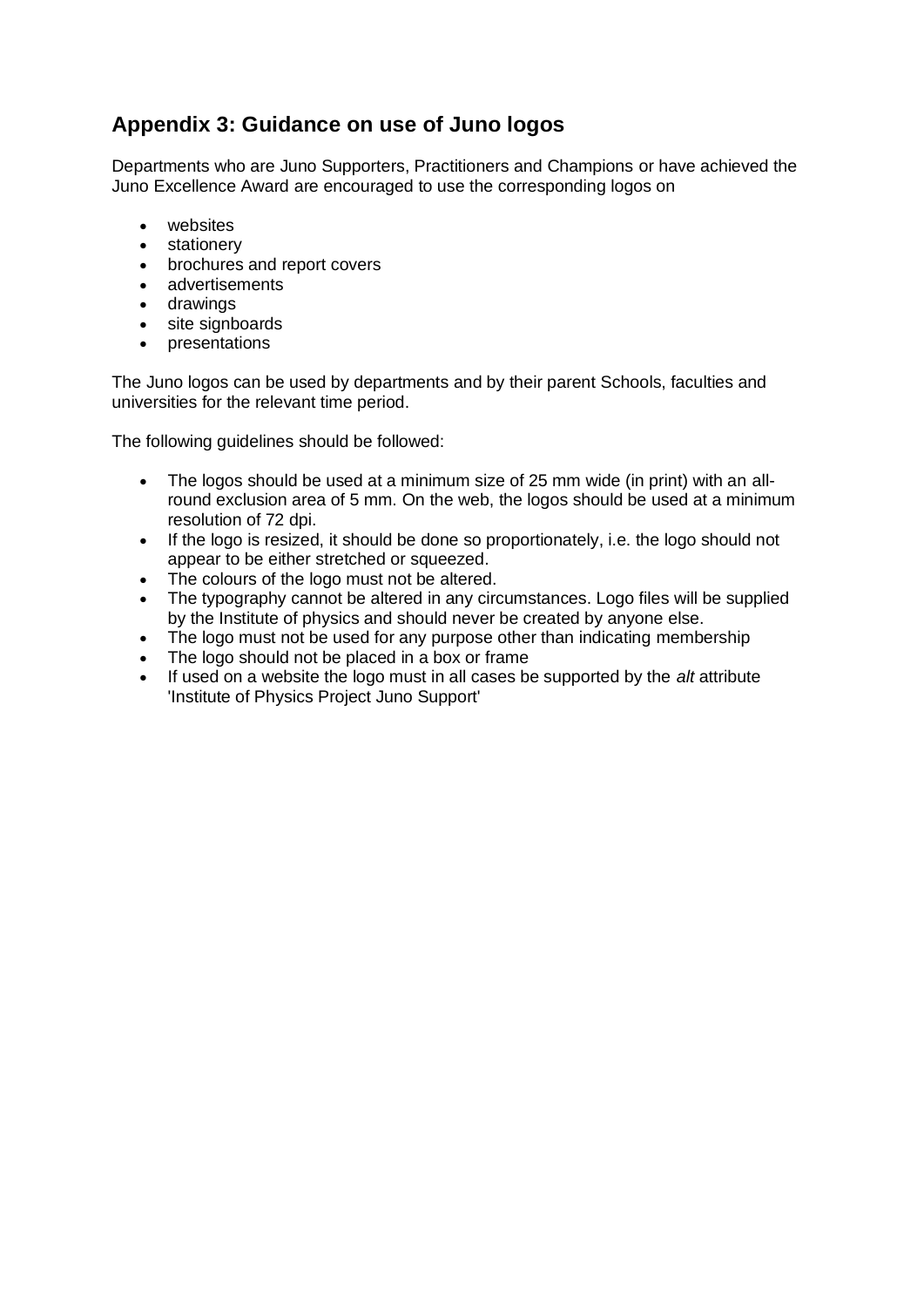### <span id="page-20-0"></span>**Appendix 4: Considerations for panel members commenting on Juno submissions and discussion during assessment panel day.**

### **Overall guidance**

- Be aware of any conflicts of interest or biases of your own which could influence your perception of the discussions and decisions.
	- Please keep in strict confidence any information or knowledge you may acquire as a panel member, including the decisions of the panel, the details of any applications or any paperwork shared.
	- •
	- Securely dispose of any printed or digital application copies and notes after the panel meeting. The IOP team can arrange shredding if copies are handed in after the meeting.
	- Applications must only be assessed on information contained in the application paperwork and the requirements for that level of Juno award. Panel members should not base or influence decisions using prior knowledge or information acquired elsewhere.
	- When commenting and discussing, ensure that the application is considered against the relevant requirements for Practitioner, or Champion rather than comparing it to previous applications from other departments and organisations or on factors not relevant to the criteria at that award level.
	- Decisions should not take into account wider political points such as subsequent funding that a department may lose or be able to secure or the external perception of the awards when making an award.
	- Disclosure of conflict of interest will be required if you have a link to the submitted application organisation. This includes personal and family relationships, posts current and held (in the previous three years), external examiner posts (current and in the previous three years) and other activities that could potentially result in a conflict of interest.

#### **Comments prior to assessment panel**

• We appreciate that since the implementation of GDPR that applicants may request to see anonymised feedback related to their applications, for this reason, please ensure comments are constructive and objective when identifying areas for development or highlighting weaknesses in an application.

#### **During the assessment panel discussion**

• The Chair's role is to guide the discussions and encourage the panel to come to a consensus decision. On the very rare occasion that there is not a consensus, the Chair may call for a vote on a decision. Each member of the Panel shall have one vote and if the Panel remain evenly split, the chair will have the final say. Please respect everyone's opinions, even if their views on an application are different to yours. Feel free to speak out in support of your own view, while remaining respectful of those whose views are different.